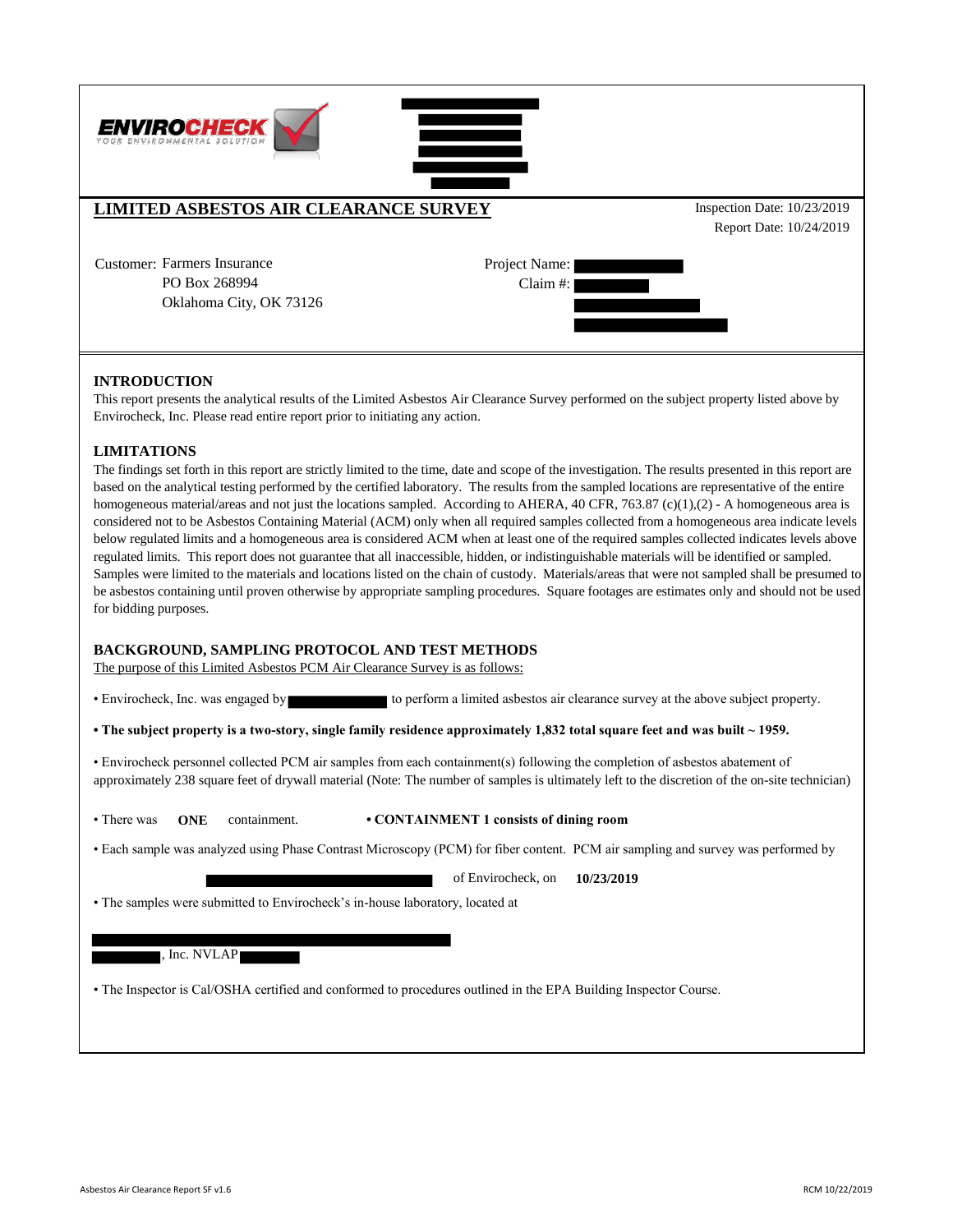# **EXECUTIVE SUMMARY**

Table A. Phase Contrast Microscopy

| Sample # | <b>Sampling Date</b> | <b>Sample Type</b> | Location                            | <b>Result in Fibers per</b><br>cubic centimeter<br>(f/cc) | Comment |  |  |
|----------|----------------------|--------------------|-------------------------------------|-----------------------------------------------------------|---------|--|--|
|          | 10/23/2019           | Area After (AA)    | Dining Room<br>(Inside Containment) | $0.0027$ f/cc                                             | Pass    |  |  |

 AHERA and AQMD for asbestos emissions on the subject property after abatement activities; fibers **were not found** to be in excess of the Permissible Exposure Limit (PEL) of 0.1 fibers per cubic centimeters. \*Entrained fibers **were not found** to be in excess of the clearance criteria (0.01 fibers per cubic centimeters) as set by

# **STATEMENT OF QUALIFICATIONS**

## QUALITY ASSURANCE

Envirocheck, Inc. thoroughly monitors quality control through a detailed program evaluating and documenting the ability to consistently reproduce analytical results. To accomplish this, we have developed a standard set of protocols that encompass sample collection, handling, analysis, and reporting. Data quality is evaluated based on both inter-laboratory control and duplicate analysis. All PCM (Phase Contrast Microscopy) samples taken or received by Envirocheck, Inc. undergo proper chain-of-custody and log-in documentation. Quality is assured by blind replicate analysis on 10% of all randomly selected samples. Microscopists analyze one reference slide per day, each with its own set of control limits. Reference slide data is used to generate each analyst's Relative Standard Deviation (Sr), also known as the Coefficient of Variation (CV). The Sr influences the 90% confidence interval, meaning the lower the Sr, the less variance from the mean reported asbestos concentration. Regular updates of Relative Standard Deviations (Sr) are produced for different categories of analysis: Intra-analyst, intralaboratory, and inter-laboratory. Round robin samples are exchanged between a group of laboratories, with results evaluated by Technical and Quality management.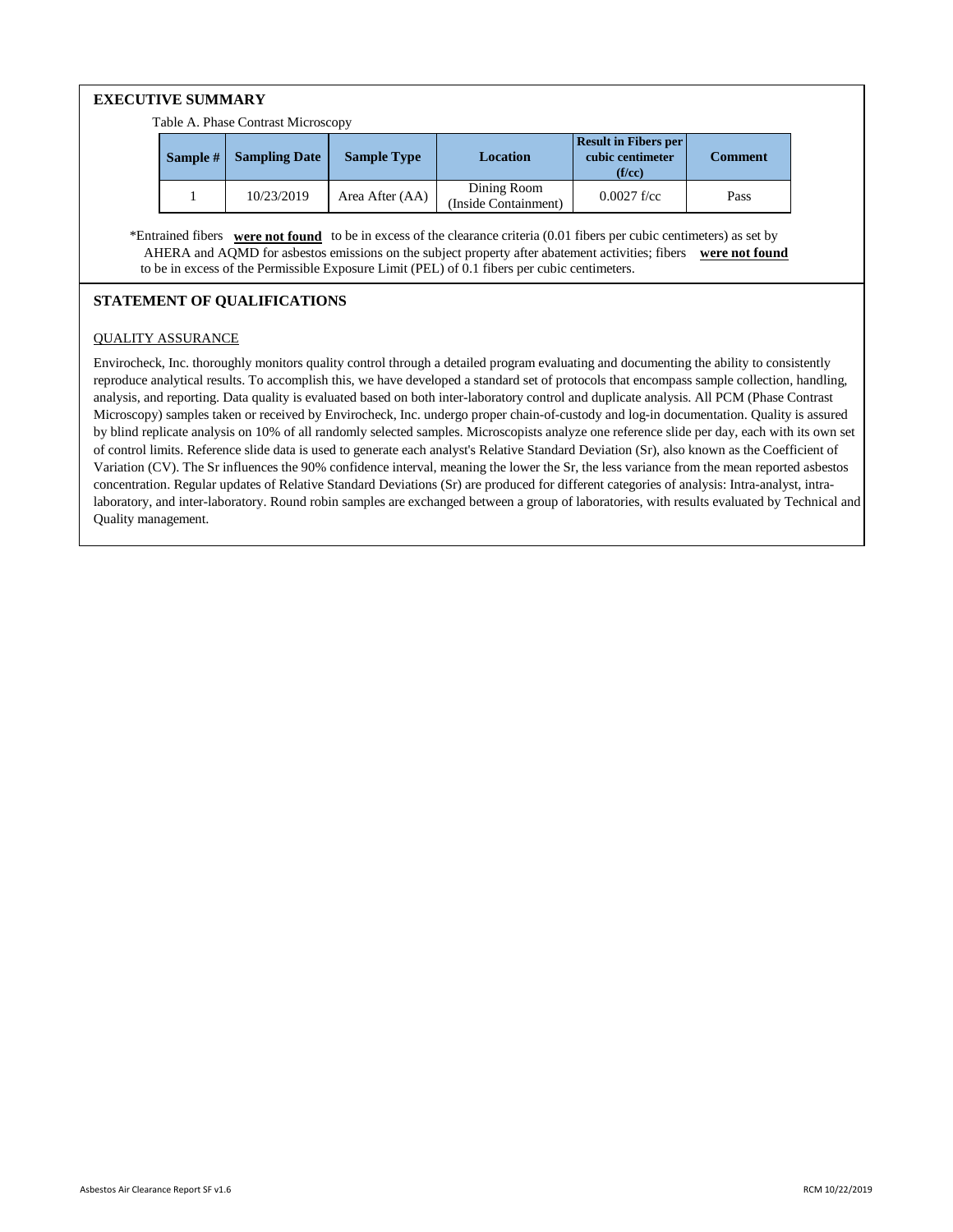#### **CERTIFIED ASBESTOS CONSULTANT SIGNATURE**

 Report prepared by: Envirocheck, Inc.

Any individual performing services as an asbestos consultant or site surveillance technician as referenced and defined in section 1529(b) of Title 8 of the California Code of Regulations must be certified by the State of California, Division of Occupational Safety and Health (DOSH). Asbestos consultant shall maintain copies of AHERA training certificates for management planner, abatement project designer, abatement contractor and supervisor, and all subsequent annual refresher courses. The complete abatement project designer course certificate is only required for certifications provided after July 1, 1994. Site surveillance technician applicants shall maintain copies of AHERA training completion certificates for inspector, and abatement contractor and supervisor, and all subsequent annual refresher courses. Certificates for abatement worker and abatement project designer may be utilized in lieu of the abatement contractor and supervisor certificate. Specific qualifications are required pursuant to section 1529(o) of Title 8 of the California Code of Regulations for certification. The educational qualifications, (diploma, official transcript, or other proof), and qualifying work experience as specified in Business and Professions Code sections 7184 and 7185 have been met by the individual(s) performing asbestos related consulting activities or site surveillance technician activities. Qualifying work experience includes technical work associated with asbestos consulting activities. Written references attesting to the applicant's qualifying work experience which are certified under the penalty of perjury as required.



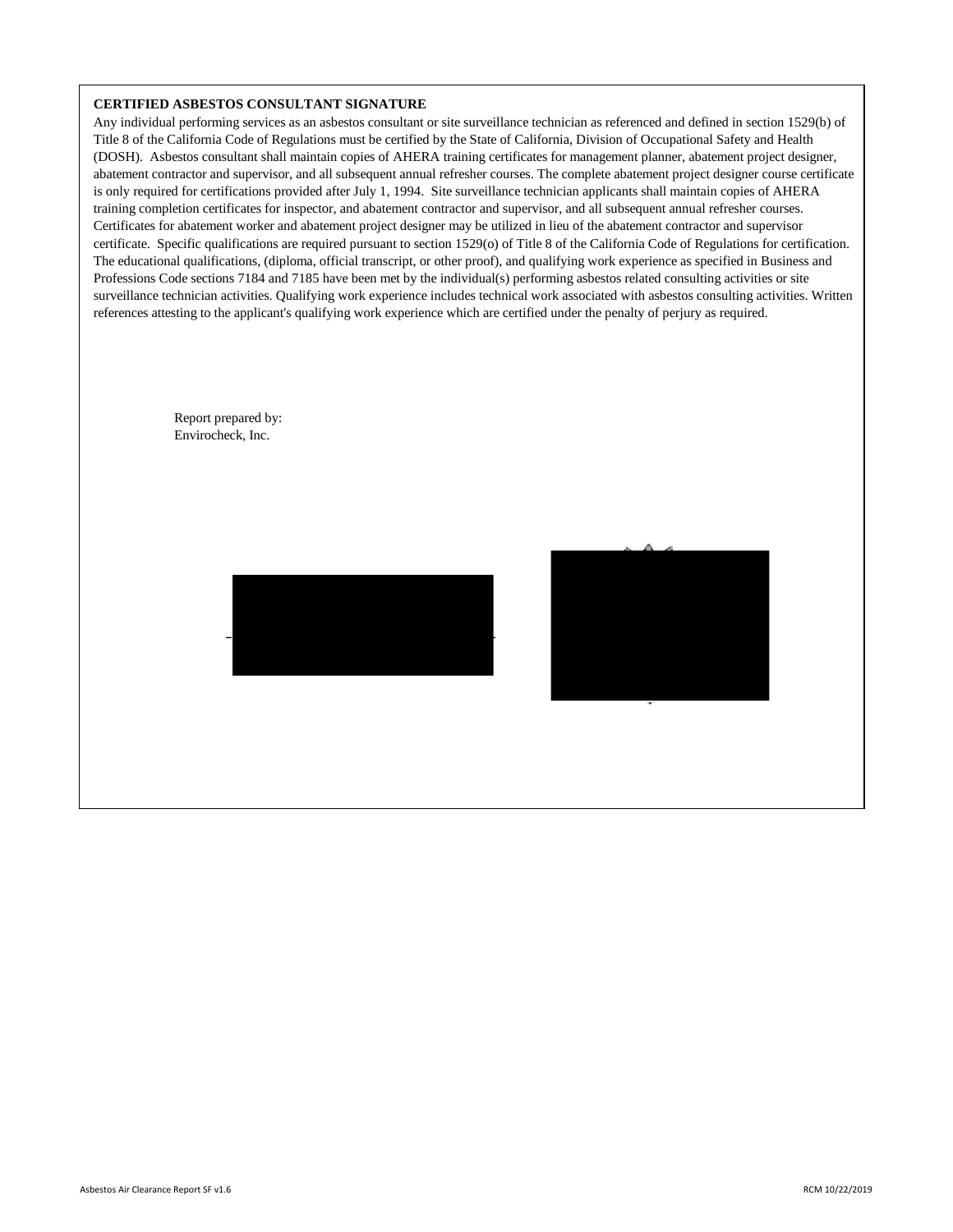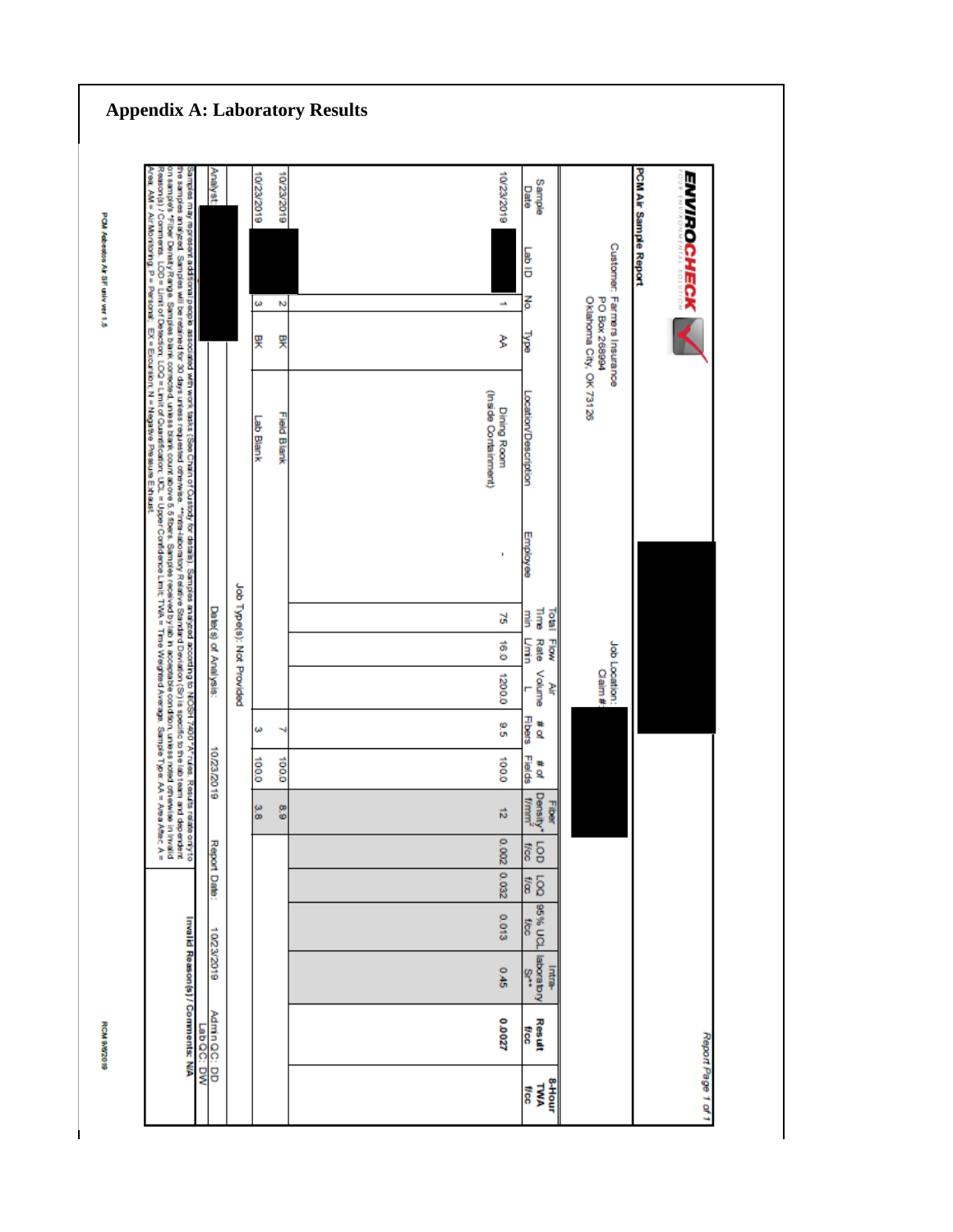| gning apove,                                 | $33 - 6$                                                                                                                                                                                                                                                                                                                                                                                                                              | <b>DITE</b> O                                                     | Date                                   |        |                           |                                        |                    |                    |               |                      |                       |                                                               |             |                 |                                         | 놔                   | ō                                                                                                                                       | <b>Email:</b> | ¥                                                                | City, State, Zip: | Address:            | <b>Contact Name:</b> | Ω<br>lient:          |                              |                                                                         |                          |                      |
|----------------------------------------------|---------------------------------------------------------------------------------------------------------------------------------------------------------------------------------------------------------------------------------------------------------------------------------------------------------------------------------------------------------------------------------------------------------------------------------------|-------------------------------------------------------------------|----------------------------------------|--------|---------------------------|----------------------------------------|--------------------|--------------------|---------------|----------------------|-----------------------|---------------------------------------------------------------|-------------|-----------------|-----------------------------------------|---------------------|-----------------------------------------------------------------------------------------------------------------------------------------|---------------|------------------------------------------------------------------|-------------------|---------------------|----------------------|----------------------|------------------------------|-------------------------------------------------------------------------|--------------------------|----------------------|
| <b>IST LANDRA</b>                            | $\frac{1}{2}$                                                                                                                                                                                                                                                                                                                                                                                                                         | 19:11 0.4                                                         | Time                                   |        |                           |                                        |                    |                    |               |                      |                       |                                                               |             |                 | 기원                                      |                     |                                                                                                                                         |               |                                                                  |                   |                     |                      | FOLMER               | www.envirocheck.com          | Tel: (800) 665-7586                                                     |                          | <b>VIROCHI</b>       |
| Client acknowledges that helistielt has read |                                                                                                                                                                                                                                                                                                                                                                                                                                       |                                                                   | <b>Samoles Relinquished By</b>         |        |                           |                                        |                    |                    |               |                      |                       |                                                               |             |                 | ĉ<br>۴<br>σ<br>ᢑ<br><b>SIGNK</b><br>アコ大 | ۴                   | Location                                                                                                                                |               |                                                                  |                   |                     |                      | MSUR OUCE            |                              | 26240 Industrial Boulevard + Hayward, CA 94545<br>+ Fax: (510) 487-1631 |                          | <b>Rox</b>           |
| the terms and condition                      |                                                                                                                                                                                                                                                                                                                                                                                                                                       |                                                                   |                                        |        |                           |                                        |                    |                    |               |                      |                       |                                                               |             |                 |                                         |                     | Sample Type<br>Material                                                                                                                 |               | Additional Info:                                                 | City, Stai        | Address:            | <b>Contact:</b>      | <b>Project Name:</b> | <b>P.O. #:</b>               | <b>Sampled By:</b>                                                      | <b>Date Sampled:</b>     |                      |
|                                              |                                                                                                                                                                                                                                                                                                                                                                                                                                       |                                                                   |                                        |        |                           |                                        |                    |                    |               |                      |                       |                                                               |             |                 |                                         |                     | Sqift                                                                                                                                   |               |                                                                  |                   |                     |                      |                      |                              |                                                                         |                          |                      |
|                                              |                                                                                                                                                                                                                                                                                                                                                                                                                                       |                                                                   | <b>Samples Received By</b>             |        |                           |                                        |                    |                    |               |                      |                       |                                                               |             |                 |                                         | 8:410m              | <b>Time</b><br>g                                                                                                                        |               |                                                                  |                   |                     |                      |                      |                              |                                                                         | ٠ř                       | <b>General Chain</b> |
| hereof, and agrees to                        |                                                                                                                                                                                                                                                                                                                                                                                                                                       |                                                                   |                                        |        |                           |                                        |                    |                    |               |                      |                       |                                                               |             |                 |                                         | 9.5604              | Time Off                                                                                                                                |               |                                                                  |                   |                     |                      |                      |                              |                                                                         |                          | Q                    |
|                                              | H                                                                                                                                                                                                                                                                                                                                                                                                                                     |                                                                   | 7.9.7                                  |        |                           |                                        |                    |                    |               |                      |                       |                                                               |             |                 |                                         | $\overline{g}$      | Well                                                                                                                                    |               |                                                                  |                   |                     |                      |                      |                              |                                                                         |                          | Custody              |
|                                              |                                                                                                                                                                                                                                                                                                                                                                                                                                       |                                                                   | 花美味<br>Lum                             |        |                           |                                        |                    |                    |               |                      |                       |                                                               |             |                 | u<br>Þ<br>$\frac{1}{8}$                 | $5\frac{1}{2}$<br>ğ | 龗<br>最                                                                                                                                  |               |                                                                  |                   |                     |                      |                      |                              |                                                                         |                          |                      |
| moose to your of 19th business and to secure | $\label{eq:2.1} \begin{split} \text{where } \mathbf{u}_i = \mathbf{u}_i = \mathbf{u}_i = \mathbf{u}_i = \mathbf{u}_i = \mathbf{u}_i = \mathbf{u}_i = \mathbf{u}_i = \mathbf{u}_i = \mathbf{u}_i = \mathbf{u}_i = \mathbf{u}_i = \mathbf{u}_i = \mathbf{u}_i = \mathbf{u}_i = \mathbf{u}_i = \mathbf{u}_i = \mathbf{u}_i = \mathbf{u}_i = \mathbf{u}_i = \mathbf{u}_i = \mathbf{u}_i = \mathbf{u}_i = \mathbf{u}_i = \mathbf{u}_i = \$ | upor receiving and acceptance of samples by the about opportunity | round Time (T.A.T.) Key & Definitions: | Deher: | Dualitative Sewage Screen | Bacteria<br>Quantitative Sewage Screen | Surface Swatz<br>ķ | <b>Viable Mold</b> | Tape Lift     | Non-Viable Mold<br>ŗ | <b>BNDRS</b> [] Solid | ķ<br>$\square_{\mathsf{Chip}}^{\mathsf{PMS}}$                 | <b>Pact</b> | Asbestos by TEM | <b>AA</b> beetoe by PCM                 |                     |                                                                                                                                         |               |                                                                  | Asbestos Bulk     |                     |                      | List 10 Days         | Same Day<br>300 <sub>5</sub> |                                                                         |                          |                      |
| British Walnut                               | Ì<br>Cover 40 May                                                                                                                                                                                                                                                                                                                                                                                                                     |                                                                   |                                        |        |                           |                                        | ∏<br>}             |                    | $v_{\rm max}$ | Dank                 |                       | Characterization<br>Ficiele applicatie)<br>TTLC / STLC / TCLP | sissile     |                 |                                         |                     | Malendak MOT covered in The<br>priori Solid of " EPA/SOOR",<br>correspondent of the Sources of the Sources<br>extends the second lines. |               | EPA-600/M4-82-020 "The Interim<br>- Nethod" and EPA/600/R-801116 |                   | Procedure Requested |                      | <b>Zoner OAS! KC</b> | SARD S-E                     | Please see Key below<br>Next Day                                        | Turnaround Time (T.A.T.) |                      |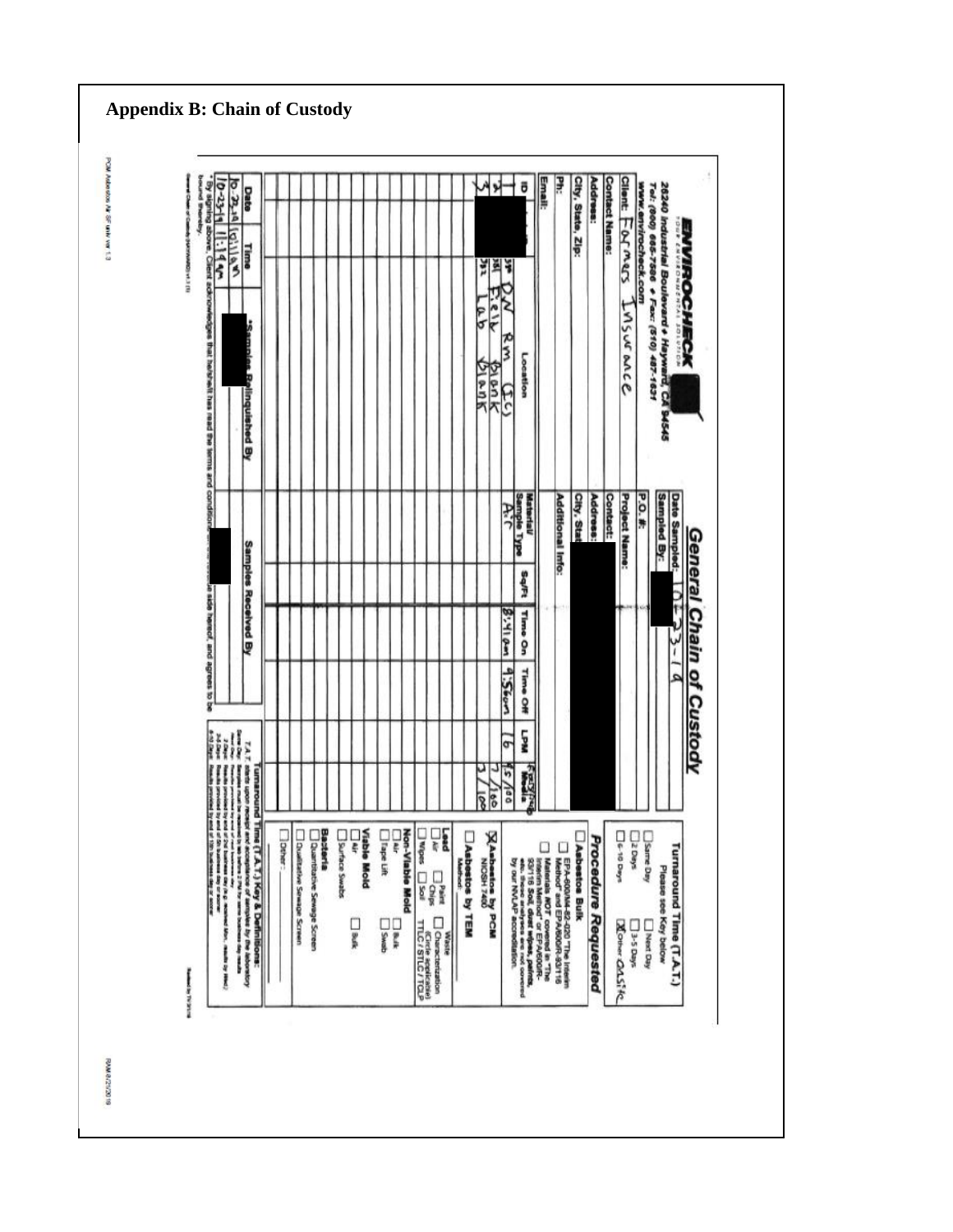# **Asbestos Related Terms**

| <b>AHERA</b>                  | Asbestos Hazard Emergency Response Act (Regulates School Facilities)                                                                                                                                                                                               |
|-------------------------------|--------------------------------------------------------------------------------------------------------------------------------------------------------------------------------------------------------------------------------------------------------------------|
| <b>ASHARA</b>                 | Asbestos School Hazard Abatement Reauthorization Act (Includes public and commercial buildings under<br><b>AHERA</b> regulation)                                                                                                                                   |
| ACM                           | Asbestos Containing Material (Materials containing greater than one (1) percent by weight)                                                                                                                                                                         |
| <b>ACCM</b>                   | Asbestos Containing Construction Material (CAL-OSHA's term for materials containing greater than one-<br>tenth of one $(0.1)$ percent by weight)                                                                                                                   |
| <b>PACM</b>                   | Presumed Asbestos Containing Material (Materials considered asbestos containing without laboratory<br>analysis)                                                                                                                                                    |
| CAC                           | Certified Asbestos Consultant (State of California certified individual allowed to perform all aspects of<br>asbestos related inspection, management, planning, and design work and to direct CSST(s) and review and<br>execute asbestos reports under state law.) |
| <b>CSST</b>                   | Certified Site Surveillance Technician (Allowed to perform all aspects of asbestos related inspection,<br>management, work under the direction of a CAC.)                                                                                                          |
| <b>CAL-OSHA</b><br>aka (DOSH) | Division of Occupational Safety and Health (California governing body regulating worker protection)                                                                                                                                                                |
| <b>OSHA</b>                   | Occupational Health and Safety Administration                                                                                                                                                                                                                      |
| <b>NIOSH</b>                  | National Institute of Occupational Safety and Health                                                                                                                                                                                                               |
| <b>EPA</b>                    | Environmental Protection Agency (Regulates environment and waste stream)                                                                                                                                                                                           |
| <b>DOT</b>                    | Department of Transportation                                                                                                                                                                                                                                       |
| <b>NESHAP</b>                 | National Emissions Standard for Hazardous Air Pollutants                                                                                                                                                                                                           |
| <b>SCAQMD</b>                 | South Coast Air Quality Management District (Local division of NESHAP)                                                                                                                                                                                             |
| <b>NVLAP</b>                  | National Voluntary Laboratory Accreditation Program                                                                                                                                                                                                                |
| <b>AIHA</b>                   | American Industrial Hygiene Association                                                                                                                                                                                                                            |
| <b>CFR</b>                    | Code of Federal Regulations                                                                                                                                                                                                                                        |
| <b>CCR</b>                    | California Code of Regulations                                                                                                                                                                                                                                     |
| <b>PLM</b>                    | Polarized Light Microscopy (Also known as "Bulk" sample)                                                                                                                                                                                                           |
| <b>PCM</b>                    | <b>Phase Contrast Microscopy</b>                                                                                                                                                                                                                                   |
| <b>TEM</b>                    | <b>Transmission Electron Microscopy</b>                                                                                                                                                                                                                            |

# **Laboratory Report Terms**

| <b>ND</b> | None Detected                                     |  |  |  |  |  |  |
|-----------|---------------------------------------------------|--|--|--|--|--|--|
| A         | Area Sample (Air monitoring)                      |  |  |  |  |  |  |
| AA        | Area After                                        |  |  |  |  |  |  |
| D         | Personal Sample (Employee monitoring type sample) |  |  |  |  |  |  |